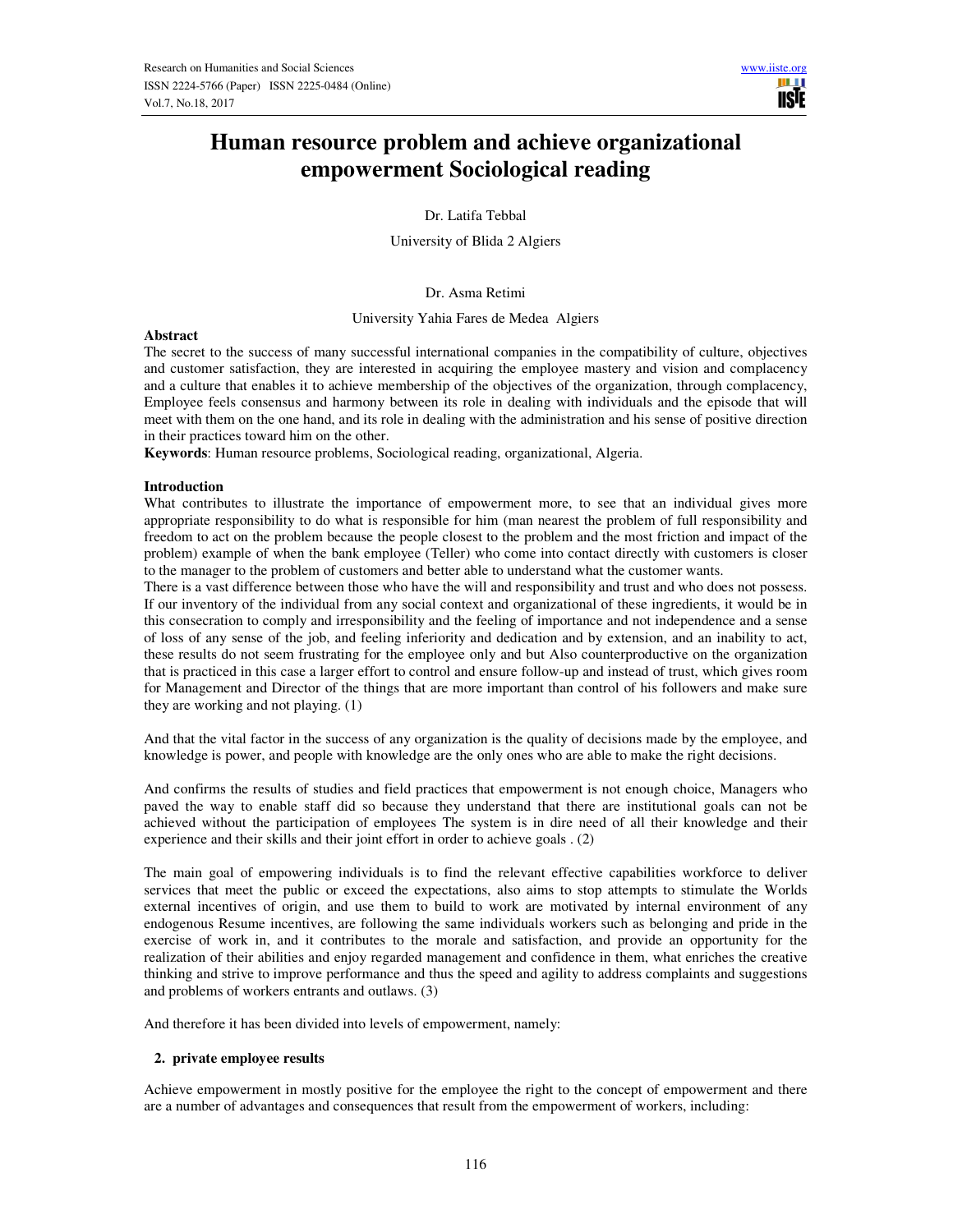- 1. Achieve Affiliation: where contribute to empowerment in increasing internal affiliation for the employee, also contributes to increase affiliation of the tasks carried out and increase his membership of the organization, and the team work that belongs to him, and a lot of the literature of empowerment shows that the most important benefits of empowerment for the employee is feeling belonging to work, and increase the membership is the result of his desire to work and the business climate, and result in affiliation improvement in the level of productivity, and the decline in absence from work and a lack of labor turnover rate.
- 2. active participation: and is to enable workers who contribute to raising the level of involvement and participation resulting from empowerment is characterized by a high level of efficiency and positive participation that stem from the reality of the affiliation of the individual, and the sense of responsibility towards the organization's goals and objectives.
- 3. Develop performance Worlds Level: Improving employee performance and raise the level of satisfaction has the basic things that result from the application of the concept of empowerment in management, and are of importance as a driving force and an important outcome of the idea behind empowerment programs, Improving performance quality especially in organizations services by empowerment programs, because the organization is trying to empower their employees are also trying to give them the independence and freedom of action.
- 4. acquire knowledge and skill: The success of the empowerment programs depends on the availability of knowledge, skill and ability of the employee or the employee, and the knowledge and skill can not be achieved without the development and training, and this requires a lot of cases of employee involvement in training sessions, and seminars and workshops, and conferences which acquires valuable knowledge owned wherever he went.Even after leaving the organization where he worked previously.
- 5. maintain the employee by the organization: Based on what mentioned in the previous point, successful organizations are not overly employees enablers easily. Increased knowledge and employee skills and develop the efficiency and capabilities of having to increase stick with it, and maintain it for a longer period possible.
- 6. Achieve job satisfaction: It is one of the benefits achieved from the results of empowerment, sense of discretion and independence and to participate in the work of the factors that lead to increased satisfaction of the employees, and feel happy.(4)
- 7. individuals exercise self-censorship when working together to achieve meaningful goals.
- 8. learn acceptance and to seek responsibility.
- 9. The ability to help the organization to its problems.
- 10. sense of ownership to work.
- 11. increased self-confidence
- 12. increased control over daily tasks. (5)

# **3. A private organization results**:

If the organization has provided to the employee everything it can to provide the information and knowledge, and skill and training and the confidence and incentive to raise the ability of that employee, it is natural that the returns is reflected on the organization well and work hard, which achieves the organization results such as profit and expansion and good reputation, and other Of good results for the benefit of the organization, many of the literature has shown that there is a clear relationship between the individual is possible and the quality of services provided by an employee of the organization, namely, that empowerment helps to create behaviors and practices of employees in the organization supports and adopts to achieve its goals and private goals profitability of them.

- As shown above, and that empowerment has important consequences for organizations are as follows:
- 1. Increase the loyalty of employees of the organization.
- 2. improvement in worker productivity quantitatively and qualitatively.
- 3. increased opportunities for creativity and innovation.<br>4. Assist in organization development programs and rene
- 4. Assist in organization development programs and renewal.
- 5. achieve good performance results in terms of quality of performance.
- 6. improve the relationship between workers. (6)

In this regard, it sums up the importance of empowerment in the following two points:

- 1. motivated the adoption of empowerment: and this is reflected on the importance according to what is stated in a group of researchers studies in the following points:
	- Empowerment inevitable and urgent for organizations to improve their product strategy of goods and services.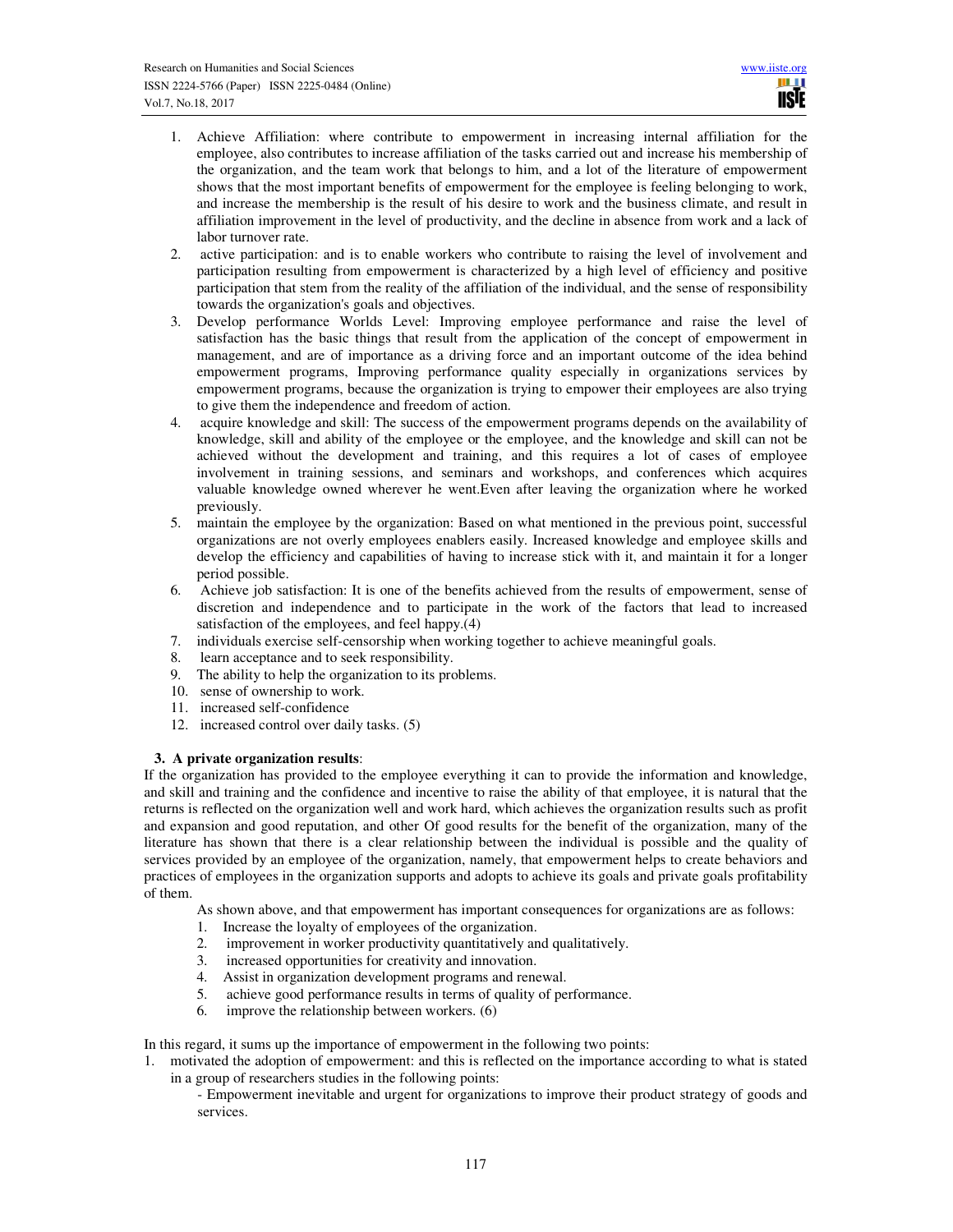- Adopting empowerment by leading organizations has led to positive results, which encouraged other organizations to adopt and build.

- In order to set up and stay educated organization characterized by high performance capabilities.

- The information revolution and its technology with the availability of the possibilities in making information available to everyone, and to facilitate the handle, which enhances the possibility of adoption and the adoption of empowerment.

- The challenges facing today's business environment in light of the sharp competition that requires the organization to mobilize both human capabilities, especially in order to achieve the set objectives.

- The availability of human resources characterized by high expertise and superior skills that can be used effectively to achieve the goals of organizations.

2. goals verify the application of empowerment: and this is reflected on the significance as stated group of researchers studies in the following points:

- Increase the motivation to reduce errors and to the individuals assume greater responsibility for their actions.

- Increase the opportunities for creativity and innovation.

- Support for continuous improvements of processes and products.

- Improve citizen satisfaction and retention.

- Edit the upper levels of management and the central role of exercise strict control and go mainly towards the strategic value of the business organization.

- Increase the satisfaction of the employees towards their work and Their organizations making them perform better.

- Strengthening the spirit of change among members of the organization and its clientele stakeholders. (7)

Second, the reasons for Empowerment

Proceeding from the above, and in addition to him, we can summarize the reasons why the organization to adopt the entrance of empowerment in the following:

- The organization need to be more responsive to the market.

- Reducing the number of management levels in the organizational structures.

- The need not to preoccupation with the senior management of daily matters and focus a long-term strategic issues. (8)

- The need for optimum utilization of all available resources, especially the human resources to maintain the development of competition.

- Giving individuals more responsibility, and enable them to gain a greater sense of the completion of their work

- A vital condition for the implementation of total quality management successfully and is general format is to provide a positive regulatory climate on the idea of empowering workers. . (9)

- Branch 1: empowerment methods

- A large number of researchers discussed the techniques and methods of empowerment among them as stated in the study

- (KrIemadis et papaioannou) where it was stated ten methods to enable:

- 1. create a vision and formulate organizational values:

- Senior management needs to develop the organization's vision and mission statement, which is based on the citizen and the recognition of the important role of human resource many organizations have made great efforts to create a vision of the organization as a vision of the estimated people, and his vision of respect and responsibility and cooperation and focus and provide better services to citizens.

- work environment: It is an important element in helping employees to take on new responsibilities as it creates a supportive and open environment that encourages empowerment to take the role.

- 3. The role of the manager: The fundamental change in the culture of the organization as a result of empowerment is the role of the manager to facilitate the process, the role of the manager in the organization that adopts empowerment role was (a) coach (b) a player in the team (c) mediator (d) assistant (10 )

- Share information:

- Post issues related to financial and strategic information plays an important role in the understanding of the challenges facing the organization and contribute to the clarity of ideas and proposals from workers, to participate effectively gives the sense of ownership and finally establish confidence in the system to implement decisions taken wonderful job.

- Training Support: continuous training contribute to improved efficiency and team unity and increased the competitiveness of the organization, and contributes to the achievement of organizational goals, the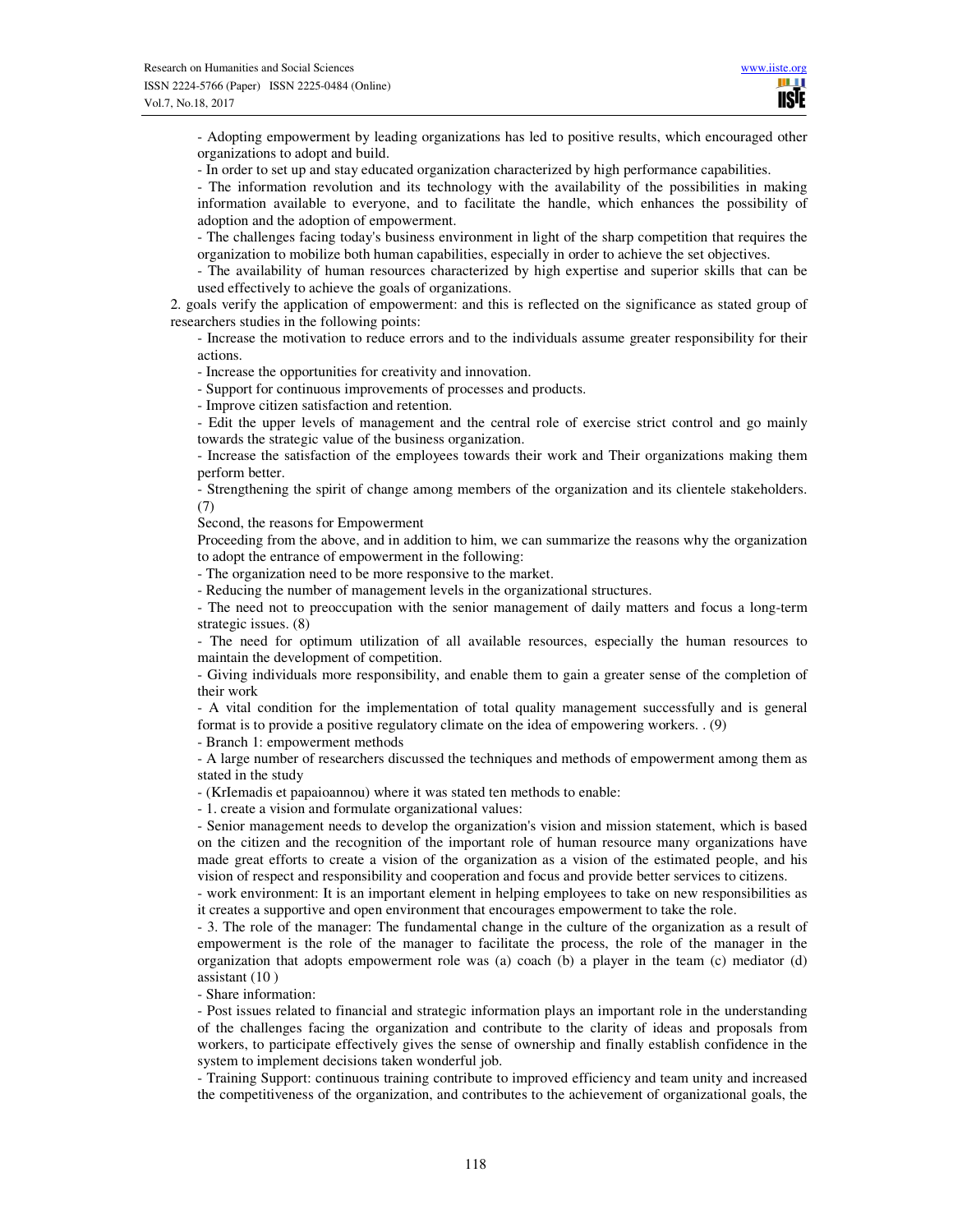administration usually play the role of coach and knows the training needs of workers and provide them with work-related skills.

- 6-assessment processes: the assessment must be restructured such as restoring performance management processes.

- The performance appraisal process include performance planning by discussing the required leadership style in the planning stage managers and workers cooperate in setting goals, managers agree to provide the required leadership to help the employee succeed.

- Rewards and recognition system: The system rewards built on organizational performance and individual constitute the exercise is necessary to increase motivation through financial and nonfinancial rewards.

- 8. organizational culture: the constructive organizations focus on:

Identify the important objectives at all levels.

- (B) develop the full periods of human resources (creativity and innovation).

- (C) promote a unified atmosphere within the organization.

- (D) promote effective cooperation across departments.

In addition, the organizational culture promotes mutual trust and confidence in the capabilities of the human resources that contribute to achieving the objectives and impact on the organization's performance

- Transfer of responsibility and delegation of authority:

Transfer of responsibility and delegation of authority are important aspects of the process of empowerment that give workers a sense of responsibility and are motivated to use the maximum of their abilities and talent they have to perform their duties effectively.

# **4. And there are those who are classified into: (11)**

#### **4.1 leadership style:**

The empowerment of workers of modern leadership methods that contribute to increasing the effectiveness of the organization and this method depends on the role of a leader in empowering workers, and also include the granting of a larger and broader authority to the powers of this world in the Organization for Administrative levels, this method focuses on the devolution of powers from top to bottom.

 And in light of the enabling organization leaders gives the team further delegation members, and more room in the planning, implementation and evaluation of their performance, and also empowered members of the team by changing the applicable control mode by superiors, and that does not mean to abstain leaders for providing guidance and the guidance and support of subordinates and team members whenever they demanded that any should help them to develop their skills and commitment, in order to effectively perform their role in enabling the organization

## **4.2Method of empowering individuals:**

This method focuses on the individual and cares about the so-called self-empowerment, and empowerment here highlights the availability of cognitive factors of the individual to go about accepting responsibility and autonomy in decision-making, and this has reached

 (Spretizer 1996) that the possible staff have greater levels of control and control requirements of the job, and a greater capacity to investment information, and resources on the individual level, and despite the fact that empowerment is seen as an individual experience in the control and domination and take responsibility, but there are other methods based on collective empowerment and enable the team.

#### **4.3A method to enable the team:**

"Some researchers believed that the concentration on individual empowerment may lead to ignore the work of the team, as they give great importance to enable the group or team to the collective action of the benefits far outweigh the benefits of individual action, and confirms (Torrington et al) to enable the team in line with the structural changes that occur in organizations, in terms of expanding the scope of supervision and transition to a horizontal organization and simplified regulation instead of the traditional organizations, hierarchies, and believes that the application of empowerment gives the team a big role in the improvement of performance levels, because the interdependence between team members lead to greater individual autonomy, the added value achieved as a result of cooperation of the team members when each of them offers a contribution to add something new to the collective decision rather than relying on individual opinion or decision that may be more prone to error and shortcoming.

## **5. The principles of empowerment models**

### **5.1 First, the principles of empowerment**

 Stirr thought (Stirr, 2003) that empowerment policies consists of seven principles of continuous initials of the word empower, where each letter of this word represents the principle of principles are: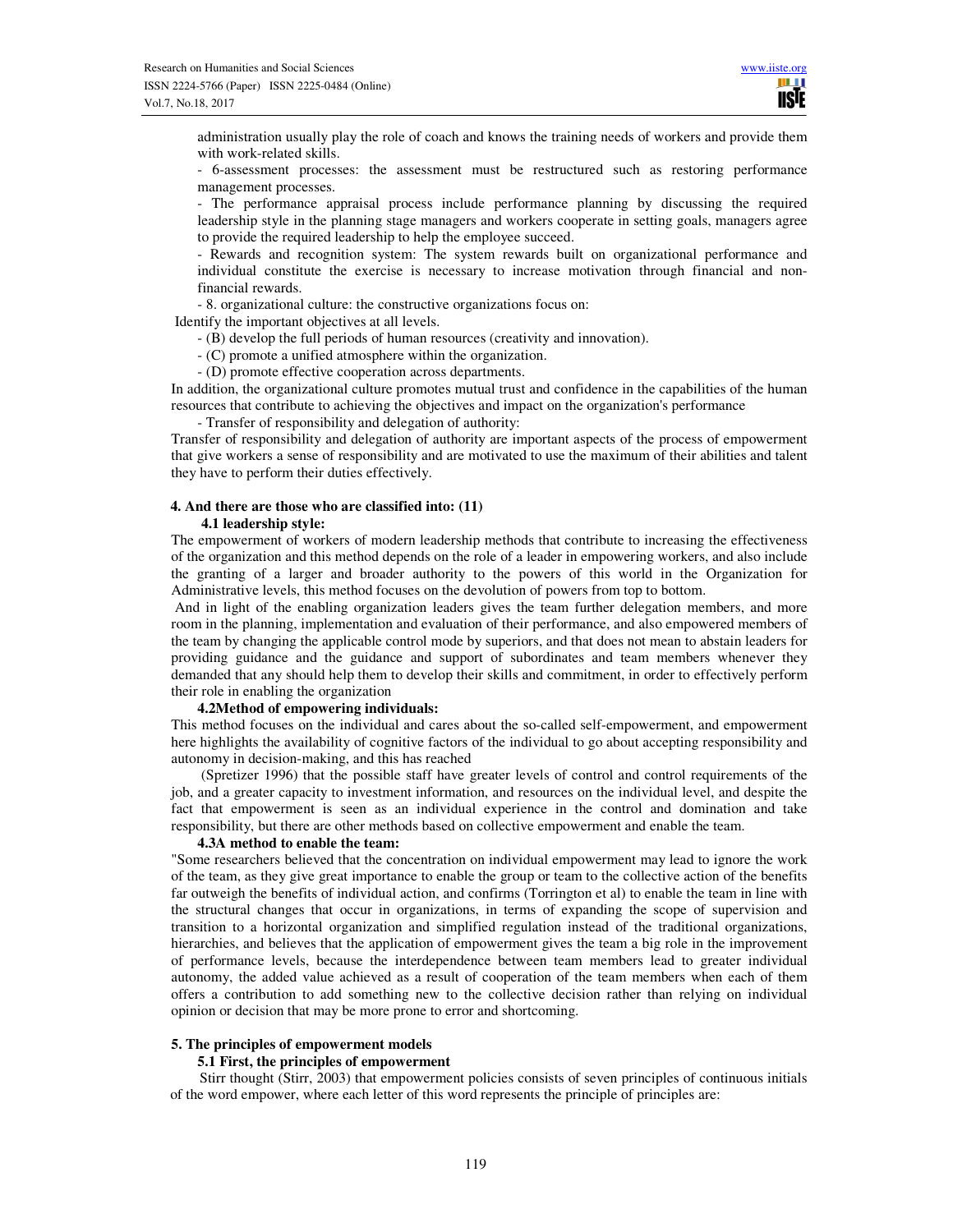(A) teaching staff Education: They should teach everyone in the organization because education leads to increase the effectiveness of their employees, which in turn leads to success.

(B) Motivation: The administration should plan on how to encourage subordinates to accept the idea of empowerment and to demonstrate their vital role in the success of the enterprise through mentoring programs and awareness, and build various work teams, and the adoption of the open doors of the workers by the Supreme Legislators policies.

(C) Purpose: The empowerment efforts will not succeed unless each individual in the organization a clear understanding and full perception of of the philosophy of the organization and its mission and objectives, the core of the process of empowerment is the planned use and directed the creative possibilities for individuals to achieve the organization's goals.

(D) Ownership: suggested Stirr equation administrative empowerment consists of three characters call (3AS) represents the initials of the elements of the equation are:

Power  $+$  accountability  $=$  achievement

Authority + Accountability = Achievement

To achieve completion, the management and employees to accept responsibility for their decisions, and the responsibility can be fun, especially if workers were encouraged to present their ideas to senior management, and was allowed to practice their activities on their business.

(E) Willingness to change: The results of empowerment can be organized guide to modern methods in performing its functions, and the search for new ways to work and become successful everyday reality, and what did not encourage senior management and middle change the means of performance will lead to failure.

(F) Ego Elimination: The management sometimes derail empowerment programs before you start to implement them, as characterized by some managers love of self and follow the old administrative pattern of control and power, and look at empowerment as a challenge to them, not a way to improve the competitiveness and profitability of the organization or the opportunity to grow personally as managers and mentors, and so must the managers characterized by selfless. (12)

(J) Respect: The basis of life of empowerment is the belief that every member of the organization is able to contribute to them by offering creativity in, and what did not constitute respect workers fundamental philosophy of the organization, the empowerment process will not provide the upper desired results, and respect mean non-discrimination among workers for any reason, because the lack of respect leads to thwart all empowerment efforts. (13)

## **5.2 Second: the empowerment models**

To achieve empowerment or approach him every organization need to understand empowerment and according to the circumstances and the vicinity of the internal environment and the external, and review of the literature examples of various enabling models that can help to analyze and understand the concept of empowerment show and we will review the most important models that explain the empowerment and are as follows: (14 )

#### - Model Ford and Folter: (15)

Contained in sub threshold (2004), which proposes the following for the implementation of the process of empowerment of working steps, in the working paper submitted to the regional XII of the network meeting for the management and development of human resources in Muscat - Sultanate of Oman, in the period between 11-13 Dsimbr 2004 and is (enabled employees: a strategy for Management development) many steps to implement the process of empowerment of workers and institutions are:

The first step: identifying the reasons for the need for change. should the Director decide to what he wants to adopt a program to empower workers, whether it is to improve customer service, or to raise the level of quality, or increase production, or for the development of capabilities and subordinates skills, or to reduce the workload of the Director? Whatever the reason or reasons, explain it to subordinates it helps in reducing the degree of ambiguity and uncertainty, and subordinates begin to identify the expectations of management toward them, and what is expected of them, and managers must also explain the body and the form in which it would be like empowerment.

The second step: a change in the behavior of managers

Before the implementation of a program to enable there is an urgent need to get the commitment and support managers to abandon or cede some powers to subordinates, and this constitutes a significant step towards the implementation of empowerment.

Step Three: Determine the decisions involving subordinates

Preferably Management determines the nature of the decisions that may involve subordinates gradually, and should assess the quality of the decisions made on a daily basis so that managers and subordinates of determining the quality of the decisions that subordinates can participate directly.

Step Four: Composition of teams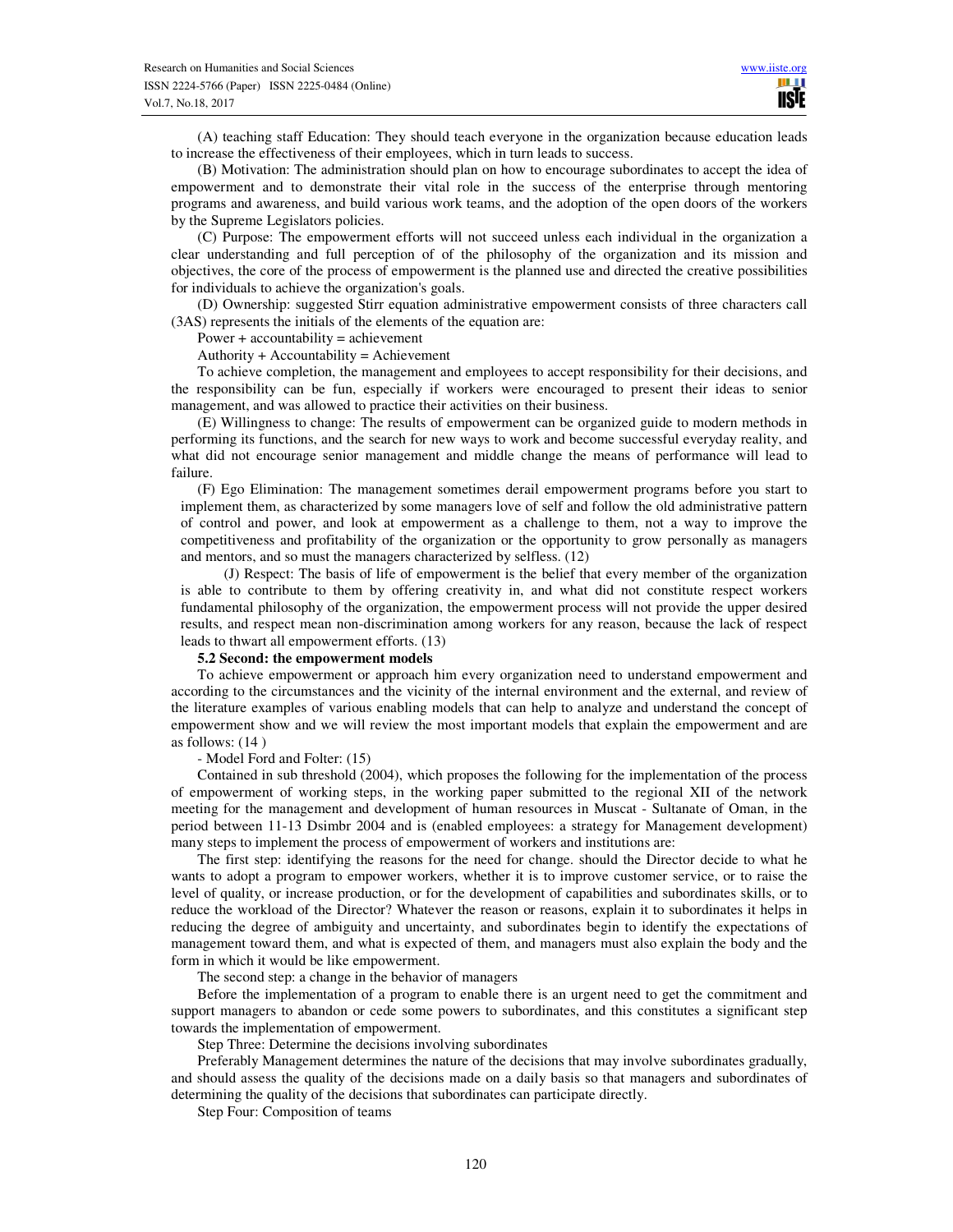Employees who work collectively be their thoughts and their decisions better than the person who works solo, and as the teams essential part of the process of empowerment of workers, the organization should work to re-design work until the work teams emerge naturally.

Step Five: information sharing

Must be available to employees the possible opportunity of access to information and data that will help them make better decisions for the organization and make them contribute to the understanding of how to do their jobs and to participate in the working groups, which leads to the success of the organization.

Step Six: Choosing the right people (16)

You must choose individuals who have the capacity and skills to work with others collectively, and this requires the provision of a clear and specific criteria for how to choose the individual applicants for employment.

Step Seven: Provide training

Training a key component of the efforts to enable workers, where should include the organization providing programs of training materials on many issues related to empowerment, such as problem-solving efforts, and communication, and conflict management, and to work with teams, and motivation, and to raise the skill level, and technical workers

Step Eight: Connect to clarify expectations and objectives to enable

It must explain and clarify the meaning of empowerment of employees with respect to the duties and requirements of their jobs, and the use of the work of the management plan as a way to deliver the expectations of management determines where managers to subordinates staff, and goals that must be achieved each period.

Step Nine: Develop a program of rewards and appreciation

In order to write to the efforts of empowerment success must be linked to rewards and recognition earned by employees to the objectives of the organization, and through the bonus system fitted and organization design trends.

Step Ten: Do not urgency Results

Lies not change the working environment in the day and night, you should careful of resistance to change, where will resist staff, any attempt to find a program that could add it upon themselves to new responsibilities, including the adoption of a program of empowerment will change, we expect to take the management and staff and their time to find it new requirements program empowerment, and therefore management must not rush to get quick results, empowerment and comprehensive process takes time and include all parties in the organization.

- Perlin models and Harris Empowerment (17)

We've set this model has three components must be met so that the process of empowerment realized, and these three components are in power and accountability and capacity, and are illustrated in the following figure:

The following figure represents: empowerment of Berlin and Harris model

Figure 02: Model for Empowerment Aprlin and Harris " Capacity Accountability Authority empowerment

Source: Mohammed Suleiman al-Balawi, Managing empowerment and its relationship to job performance by the teachers of public schools in the face - Saudi Arabia province from their perspective a letter of introduction for a master's degree in educational administration Mutah University, 2008.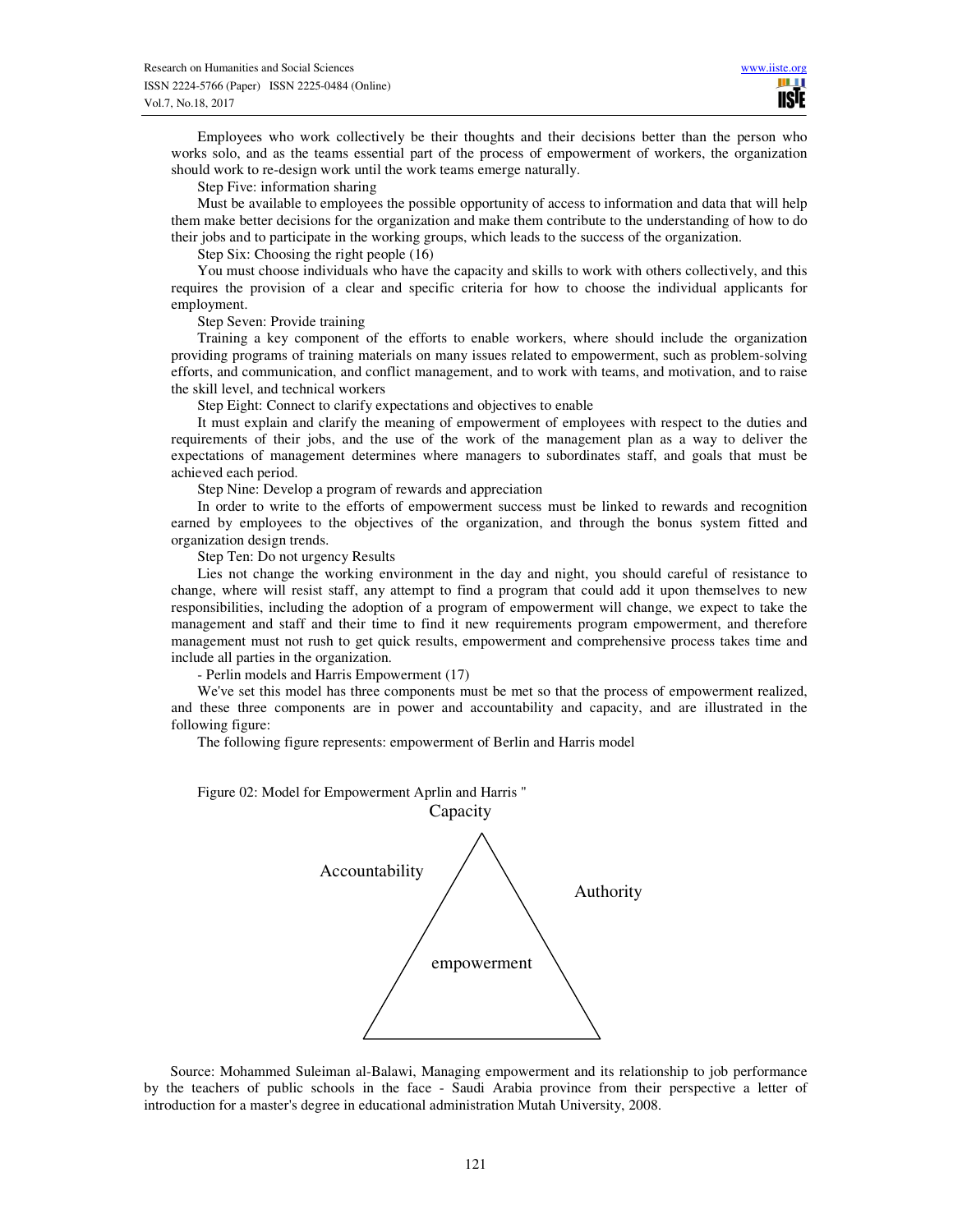**IISIE** 

And defined the elements mentioned the following:

1. Capacity: is the possession of information, skills and knowledge necessary to make the decision to do and accomplish the tasks.

2. Accountability: individuals are carrying the responsibility and work groups to accomplish tasks due.

3. Authority: is to give officers the power and freedom to manage and accomplish tasks and decisions related to the making.

- Entrance model to enable workers to improve crisis management and Taher Al-Otaibi 2004

To be resulting application of this model, we have the availability of a set of basic requirements before the process of empowerment and during and after are:

(A)-administrative trust: the basis of the process of empowerment is trust, trust managers in their subordinates, and has known some mutual trust researchers among people, they expect a person or group of persons that information or pledges of another person or group of people is the information and honest commitments, and can dependable, trust managers when employees treat them in a detailed treatment, such as providing them with more information, and freedom of action and choice, Director of the trust lead to the empowerment of the employee's authority.

(B) Social Support: In order for employees to feel the actual empowerment must feel the support and the support of their superiors and colleagues, and this would increase the confidence of the employee organization and over time causes increased level of organizational affiliation and commitment.

(C)- The goals and vision of the future: the organization can achieve a high degree of empowerment, with people working on them realize the goals and vision of senior management in dealing with the crisis, and the strategic direction of the organization and the consequent sense of the staff in their ability to act in self rather than waiting for orders and directives from senior management, which would contribute in addressing crises before they escalate and intractability. (18)

(D) Work teams: Requires enable workers an organizational culture that emphasizes the importance of human resources, and promote the work of the task forces crises through participation in decision-making and respect for the ideas of work teams by senior management, and be taken seriously, that the mulch teams is the most effective in the treatment of crisis of individuals because it has more resources and a variety of skills, and greater authority to make decisions, and next to it that gives managers the team sufficient authority to implement its decisions, and the application of the improvements proposed by, otherwise you'll end up enabling power soon.

(E) Effective Communication: Effective communication with all levels of management, is the primary key to enable workers, administration can not solve any problem on its own, because the information relating to the problem is not available to it, but rather the people enmeshed in the problem, and therefore must engage these individuals in the solution, because without the participation of individuals will not solve the problem, and there will be no commitment, and no commitment to empowerment will not be achieved.

(F) continuing training: You can not allow workers without providing adequate training, because it should not be assumed that managers understand their employees or have knowledge about their jobs.

#### **6.Conclusion**

 The empowerment of staff requires the acquisition of knowledge and skills and too effectively act as tools continues, and perhaps of the things that workers should be training them is training to take responsibility, and training on how to apply the principle of consultation, and how to achieve real control principle advocated by Islam. Staff bonus: The rewards of the most important requirements to enable workers, because it gives a message to the employee that his behavior and his actions, and his performance is acceptable, as they are encouraged to make the effort and continuous improvement of business.

## **References**

1. Yahya, Salim. Melhem,( 2009). "Empowerment as a concept administrative contemporary", "the Arab Organization for Administrative Development". Egypt, Cairo. pp. 18-19.

2. Andrew,Rami. Jamal, Adel Salem, Maayah, op. Cit., P. 144.

3. Andrew,Rami. Jamal, Adel Salem, Maayah, op. Cit., P. 145.

4. Marwan, Hassan. Afanah,( 2013). "administrative empowerment and its relationship to effectively work in teams of international NGOs operating in the Gaza Strip". "a study for a Master's degree in Business Administration". pp 11.12.

5. Adil Hadi, al-Baghdadi. Tributary, Hamid. Alhadrawi,( 2013). "Prospective strategic and organizational level of empowerment". Dar Al Safa for Publishing and Distribution Amman, Jordan in, pp. 152-153.

6. Adil, Hadi. al-Baghdadi. Tributary, Hamid. Alhadrawi,( 2013). "Prospective strategic and organizational level of empowerment". Dar Al Safa for Publishing and Distribution Amman, Jordan in, pp. 150-151.